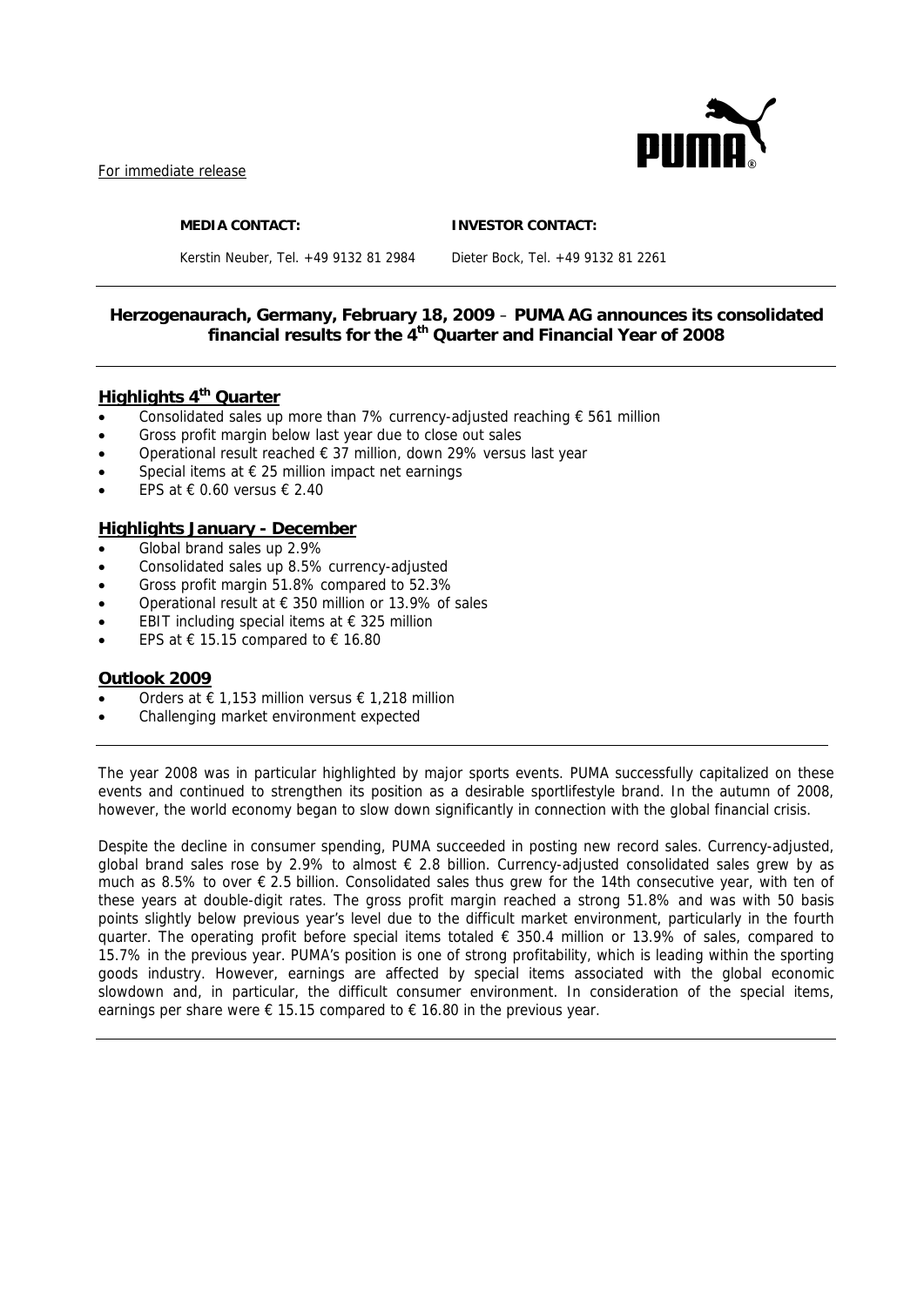

| <b>Growth Rates</b>                  | <b>Sales</b> |                      |             |                      |             | <b>Orders on hand</b> |  |  |
|--------------------------------------|--------------|----------------------|-------------|----------------------|-------------|-----------------------|--|--|
|                                      | Q4/2008      |                      |             | 1-12/2008            | 31.12.2008  |                       |  |  |
|                                      | Euro         | currency<br>adjusted | <b>Euro</b> | currency<br>adjusted | <b>Euro</b> | currency<br>adjusted  |  |  |
|                                      | %            | %                    | %           | %                    | %           | ℅                     |  |  |
| <b>Breakdown by regions</b>          |              |                      |             |                      |             |                       |  |  |
| <b>EMEA</b>                          | 2,5          | 5,5                  | 5,2         | 6,8                  | $-14,2$     | $-10,0$               |  |  |
| Americas                             | 10,5         | 6, 6                 | 1,6         | 8,1                  | 16,3        | 19,9                  |  |  |
| Asia/Pacific                         | 26,1         | 10,7                 | 15,4        | 13,0                 | $-1,2$      | $-15,9$               |  |  |
| <b>Total</b>                         | 11,3         | 7,3                  | 6,4         | 8,5                  | $-5,4$      | $-5,8$                |  |  |
| <b>Breakdown by product segments</b> |              |                      |             |                      |             |                       |  |  |
| Footwear                             | 9,0          | 6,2                  | 3,3         | 6,3                  | $-3,2$      | $-2,3$                |  |  |
| Apparel                              | 10,9         | 5,8                  | 8,7         | 9,6                  | $-10,3$     | $-12,4$               |  |  |
| Accessories                          | 33,0         | 26,1                 | 20,4        | 21,7                 | 2,1         | $-0,1$                |  |  |
| Total                                | 11,3         | 7,3                  | 6,4         | 8,5                  | $-5,4$      | $-5,8$                |  |  |

# **Sales and Earnings Development 4th Quarter 2008**

Consolidated sales rose solidly in the fourth quarter 2008 despite a continuous deterioration of the consumer environment. Sales increased currency-adjusted by 7.3% and by 11.3% in Euro terms to € 561.3 million. All regions contributed to the growth: Sales in EMEA rose currency-adjusted 5.5%, Americas sales grew 6.6% and Asia/Pacific went up 10.7%. Footwear sales increased 6.2% and Apparel was up 5.8%. Sales in Accessories contributed a strong 26.1% increase to the growth.

The gross profit margin in the fourth quarter was squeezed by close out sales and inventory devaluations and fell by 480 basis points from last year to 46.8%. All regions and product segments were affected.

SG&A increased by 6.3% to € 230.9 million, which helped to reduce the cost ratio from 43.1% to 41.1%. The improvement in the cost ratio did not completely offset the softening of the gross profit margin.

Operating profit declined by 29.0% from € 52.4 million to  $\epsilon$  37.2 million or from 10.4% to 6.6% as a percentage of sales. Measures that had been implemented to tackle the effects of the global economic slowdown and the difficult consumer environment had an impact of € 25 million on fourth quarter EBIT. Including these special items, earnings per share were at  $\epsilon$  0.60 compared to  $\epsilon$  2.40 in the previous year.

## **Sales and Earnings Development January-December 2008**

### **Global brand sales**

Global PUMA brand sales, comprised of consolidated and licensed sales, rose by 2.9% to  $\epsilon$  2.8 billion after currency adjustments. In Euro terms, brand sales rose 1.1%. Currency-adjusted footwear sales rose by 2.3% to € 1,471.6 million, and Apparel sales climbed by 5.1% to € 969.7 million. Accessories posted a 0.5% decrease to € 326.7 million. In terms of regions, solid growth was achieved in the EMEA and Americas regions. Sales in Asia/Pacific decreased slightly. EMEA contributed 53.0% (52.3%), America 25.8% (25.3%), and Asia/Pacific 21.3% (21.5%) to global brand sales.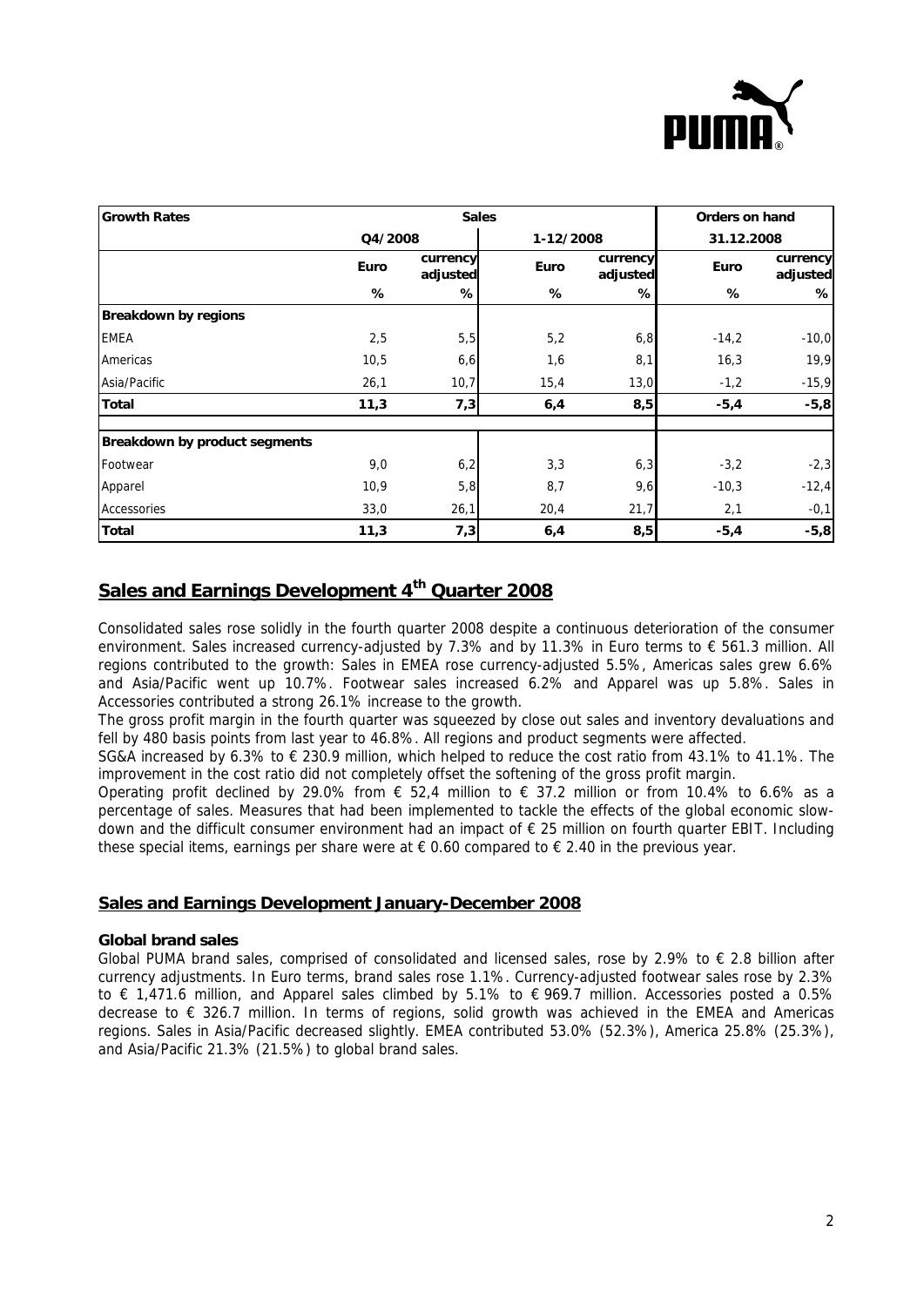

#### **Consolidated sales up 8.5% currency-adjusted**

Consolidated sales increased for the fourteenth consecutive year, with double-digit growth rates in ten of these years. 2008 currency-adjusted sales rose by 8.5% to  $\epsilon$  2,524.2 million and in Euro terms 6.4%. Sales from the company's own retail operations grew by 15.3% to  $\epsilon$  468.6 million in 2008. The share of consolidated sales rose from 17.1% to 18.6%.

In terms of segments, Footwear sales grew currency-neutral by 6.3% to € 1,434.3 million. In particular, the Teamsport, Running and Lifestyle units contributed to this performance.

Currency-adjusted Apparel sales improved by 9.6% to  $\epsilon$  899.3 million. The Teamsport, Running and Fundamentals units posted solid performances.

Sales in Accessories, which includes bags, balls and sports accessories, rose currency-adjusted by 21.7% to  $\epsilon$ 190.6 million, with almost all product areas contributing significantly to the rise.

#### **Gross profit margin remains at a high level**

The gross profit margin decreased by 50 basis points to 51.8% in 2008 and is therefore still leading within the sporting goods industry. In absolute figures, the gross profit margin grew from  $\epsilon$  1,241.7 million to  $\epsilon$  1,306.6 million, or by 5.2%. The decrease in margin stems from higher devaluations of increased inventories that were necessary in the face of the market slowdown and to the higher close-out sales in the fourth quarter. In Footwear, the gross profit margin was at 51.7% compared to 52.3% last year; Apparel reached 51.9% after 52.2%, and Accessories achieved 51.7% compared to 52.8%.

#### **Operating Expenses**

Other operating expenses – comprised of selling expenses, expenses for product development and design, and administration and general expenses – increased by 8.5% in 2008, rising from € 905.2 million to € 982.0 million before special items, or from 38.1% to 38.9% as a percentage of sales. The increase in the cost ratio resulted from scheduled brand investments, particularly in the Marketing and Retail segment.

As part of selling expenses, investments in Marketing/Retail increased by a total of € 80.2 million or 17.9% to € 528.6 million. The cost ratio rose from 18.9% to 20.9% of sales. This increase derived from investments in the selective expansion of the company's retail operations and stepped-up marketing activities for the major sports events in 2008.

Expenses for product development and design decreased from  $\epsilon$  58.1 million to  $\epsilon$  55.1 million, or from 2.4% to 2.2% as a percentage of sales. The decrease resulted from a weakening in the US dollar compared to the Euro as a significant portion of development costs is financed in US dollars. Like-for-like, expenses for product development and design exceeded the previous year's level.

Other selling, general and administration expenses were unchanged from last year at  $\epsilon$  398.4 million. As a percentage of sales this represents an improved cost ratio from 16.8% to 15.8%.

Operating Expenses include depreciations of  $\epsilon$  55.9 million in total. This is an increase in depreciations of 21.4% compared to last year, which mainly results from the scheduled expansion of the company's own retail operations. Operating expenses before depreciation increased by 50 basis points from 36.2% to 36.7% of sales.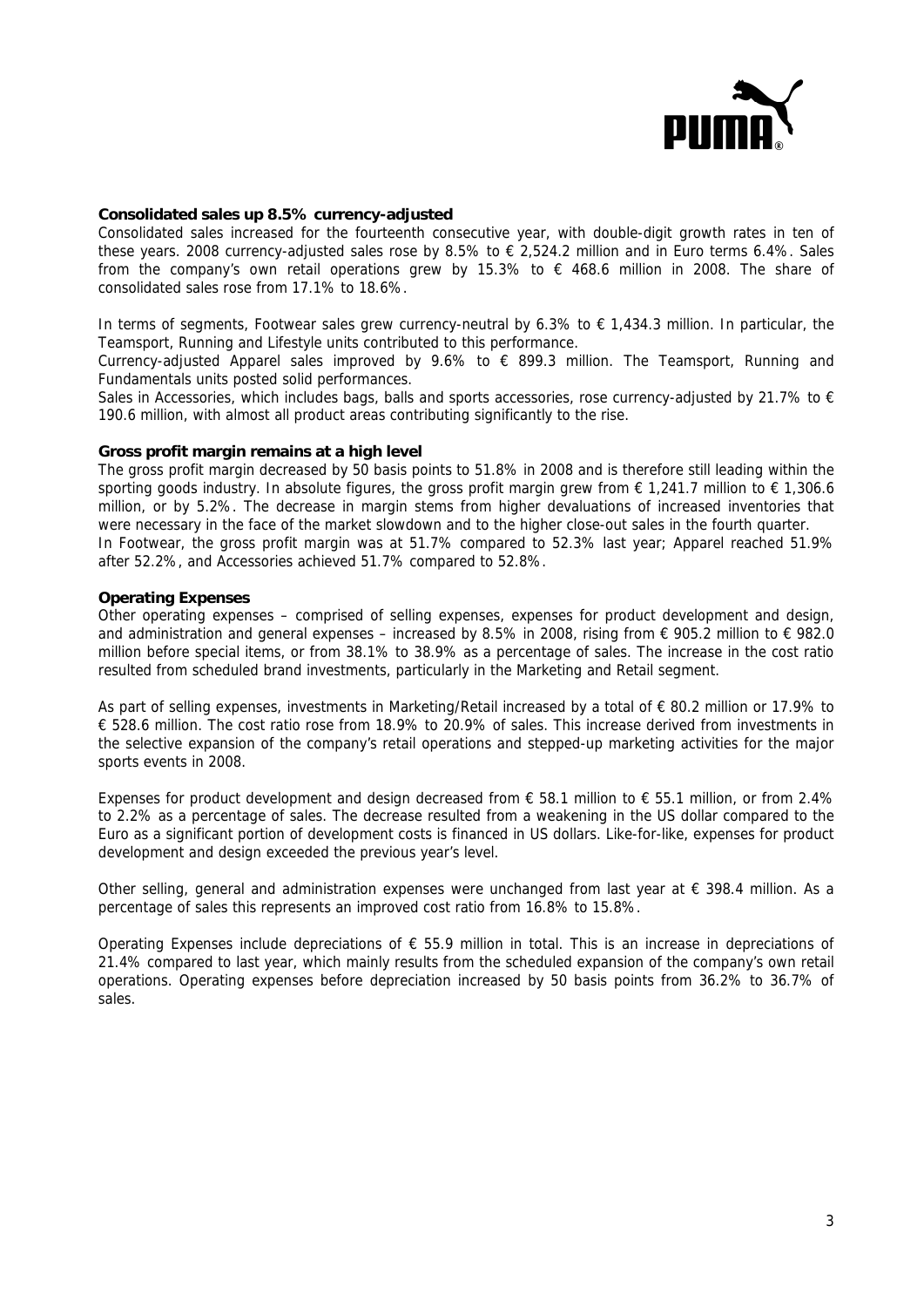

#### **Operational Result**

Operational result before special items declined 5.8% from € 372.0 million to € 350.4 million. As a percentage of sales, this corresponds to an operating margin of 13.9%, compared to 15.7% in the previous year. The decrease in the operating margin derives exclusively from the scheduled brand investments. The decrease in the operating margin derives exclusively from the scheduled investments related to increased marketing around the major sports events and selective retail expansion. Excluding these costs, the operating margin exceeded last year's level.

#### **Special Items**

PUMA has taken measures to tackle the effects of the difficult current market environment. The special items associated with these measures had an impact of € 25 million in total on PUMA's EBIT in the fourth quarter of 2008. Expenses related to special items include depreciation of inventories, reorganization expenses as well as impending losses.

After adjusting for the special items, EBIT amounted to  $\epsilon$  325.4 million or 12.9% of sales.

#### **Financial Result**

The financial result was at  $\epsilon$  1.1 million compared to  $\epsilon$  10.5 million in the previous year. This includes interest income of € 11.9 million (previous year: € 21.2 million), as well as interest expenses of € 6.7 million (previous year: € 5.3 million). Measured against the average net financing base, this corresponds to a rate of return of 1.7% compared to 3.9% in the previous year. The financial result also includes expenses from long-term purchase price liabilities from corporate acquisitions amounting to € 3.1 million (previous year: € 3.5 million), and € 1.0 million (previous year:  $∈$  2.0 million) from the valuation of pension plans.

#### **Earnings Before Taxes**

Earnings before taxes (EBT) reached € 326.4 million compared to € 382.6 million in the previous year, which represents a decrease of 14.7%. Return was at 12.9% compared to 16.1%. Tax expenses decreased from  $\epsilon$ 110.9 million to € 94.8 million. The tax rate was at previous year's level of 29.0%.

#### **Net Earnings**

Taking tax expenses and minority interests into account, net earnings in 2008 amounted to  $\epsilon$  232.8 million after € 269.0 million in the previous year. The decline of 13.5% resulted from scheduled brand investments and special items in connection with the measures taken. The net rate of return was 9.2% after 11.3% in the previous year. Earnings per share came in at  $\epsilon$  15.15, compared to  $\epsilon$  16.80, and diluted earnings per share were  $\epsilon$  15.15, compared to  $\epsilon$  16.78.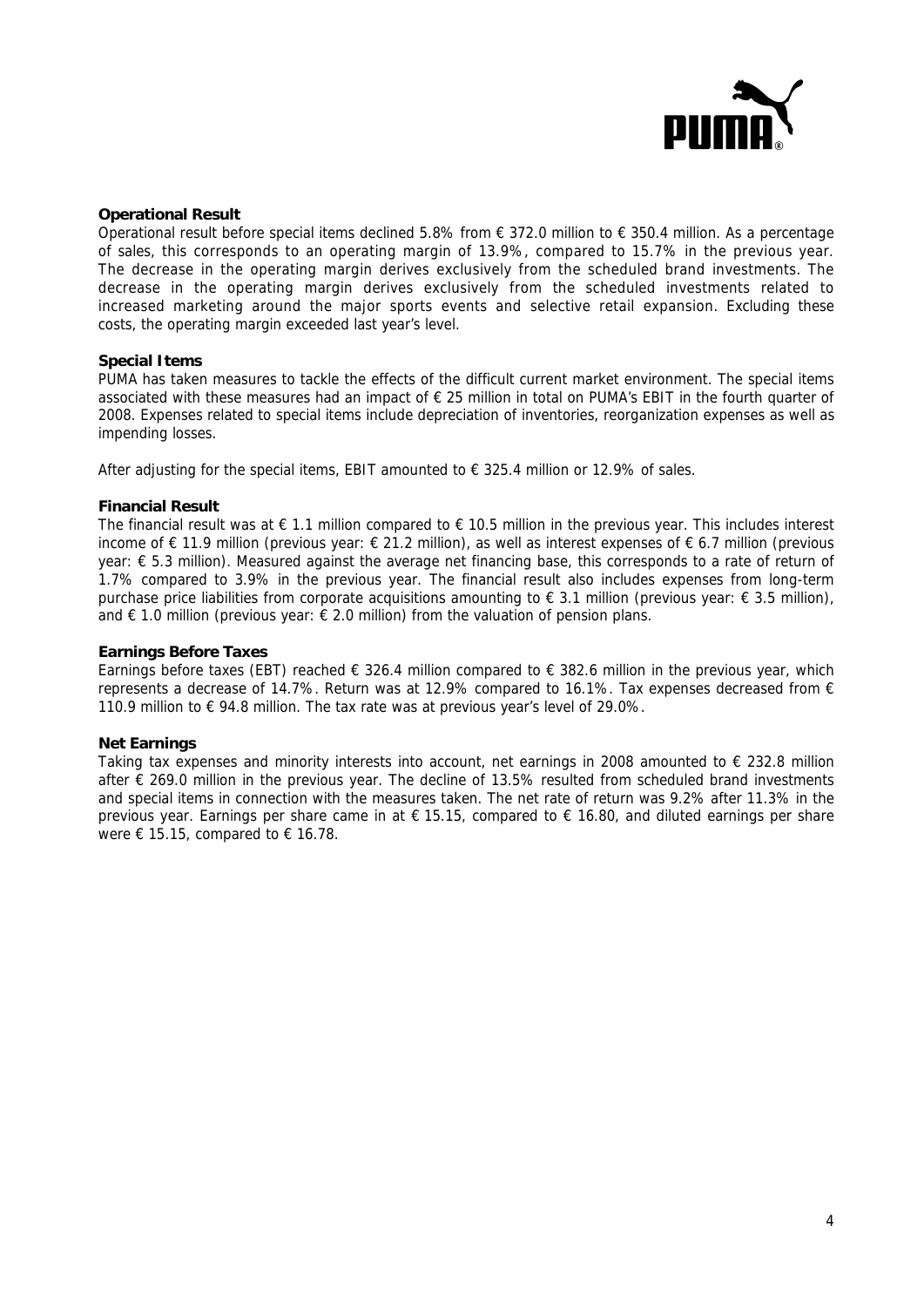

## **Regional Development**

Currency-adjusted sales in the **EMEA** region rose by 6.8% to  $\epsilon$  1,299.3 million. In terms of segments, currency-adjusted Footwear sales increased 4.1%, Apparel 8.8%, and Accessories 21.7%. The gross profit margin reached 53.5% after 53.9% in the previous year. The operating margin (EBIT) accounted for 18.2% of sales, compared to 21.2%.

Currency-adjusted sales in the **Americas** region rose by 8.1% to € 651.3 million despite negative order indications at the beginning of the year. Currency-adjusted Footwear sales were up 7.0%, and Apparel grew 6.1%. Accessories posted a strong sales growth of 31.5%. The gross profit margin was 49.2%, compared to 50.7% in the previous year. The operating margin was at 14.5%, compared to 17.6%.

Currency-adjusted sales in the region's largest market, the **US**, decreased by 4.1% to USD 538.1 million. The performance was mainly affected by an ongoing difficult mall-based retail environment. However, sales were above expectations as the sales performance during the year showed a significant improvement compared to the order trend seen at the beginning of the year. In the second half of 2008, PUMA even achieved a growth in sales despite a negative order book indication.

Currency-adjusted sales in **Asia/Pacific** grew by 13.0% to € 573.6 million. This improvement stems partly from the initial consolidation of the subsidiary in Korea. Currency-adjusted Footwear sales climbed 12.7%, Apparel was up 12.6%, and Accessories rose 16.0%. The gross profit margin increased from 50.6% to 50.8%. Operating margin remained at last year's level of 20.3%.

## **Net Assets and Financial Position**

### **Equity ratio at 62%**

The equity ratio as of December 31, 2008 remained unchanged at 62.0%. In absolute figures, shareholders' equity increased 1.9%, rising from  $\epsilon$  1.154.8 million to  $\epsilon$  1.177.2 million. Total assets rose by 1.9% from  $\epsilon$ 1,863.0 million to € 1,898.7 million. This gives PUMA very solid financial resources and leaves it highly stable despite the global financial crisis.

### **Working Capital**

Working capital increased by 7.3%, rising from  $\epsilon$  406.5 million to  $\epsilon$  436.4 million, which corresponds to 17.3% of sales compared to 17.1% in the previous year. Working capital includes inventories, trade receivables and trade payables, as well as other current assets and current liabilities.

The increase in working capital derives mainly from a rise in inventory of 15.3% to  $\epsilon$  430.8 million, which is partly attributable to the consolidation of Korea. Trade receivables were up only slightly by 1.8% to € 396.5 million, which is an improvement relative to sales growth. Trade payables increased by a total of 15.0% to  $\epsilon$ 269.1 million.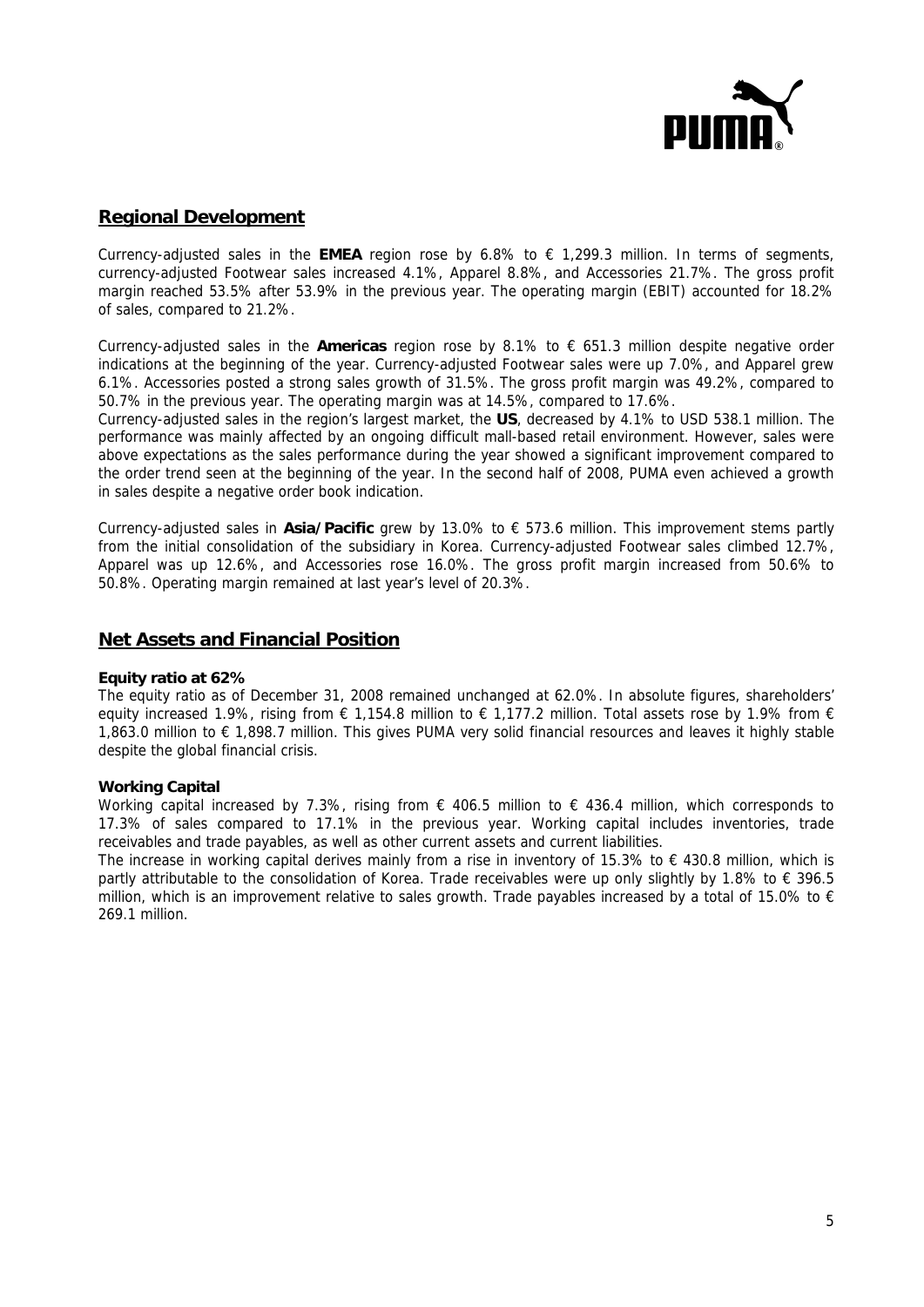

#### **Cashflow**

Gross cashflow decreased by 6.9% from  $\epsilon$  420.2 million to  $\epsilon$  391.1 million.

Compared to the net cash provided by changes in net current assets of  $\epsilon$  3.0 million in the previous year, 2008 saw a net cash outflow of € 77.0 million. This outflow of cash stems primarily from financing the inventory increase. Taxes, interest and other payments accounted for total outflows of  $\epsilon$  95.0 million, compared to  $\epsilon$  120.8 million in the previous year. Tax payments included in the total decreased from  $\epsilon$  115.2 million to € 88.3 million. In all, cash provided by operating activities amounted to € 219.1 million, compared to  $\epsilon$  302.4 million in the previous year.

Net cash used for investing activities increased from € 93.5 million to € 133.3 million. The expansion of retail operations, current investments and construction of "PUMA Plaza", the new corporate headquarters in Herzogenaurach, accounted for € 119.2 million compared to € 103.4 million in the previous year. In addition, payments for purchase price liabilities in connection with corporate acquisitions in the amount of € 24.9 million were recorded (previous year: € 9.4 million). Cash flow from interest income decreased from € 21.3 million to  $\epsilon$  11.9 million.

As a result, the "free cashflow" decreased from € 208.8 million to € 85.8 million. Excluding the payments for acquisition, the free cash flow amounted to  $\epsilon$  110.7 million compared to  $\epsilon$  218.3 million in the previous year. As a percentage of sales, free cashflow (before acquisitions) was at 4.4%, compared to 9.2%.

Net cash used for financing activities mainly includes dividend payments of € 42.5 million and investments of € 181.4 million for the purchase of own shares.

Cash reported as of December 31, 2008 totaled  $\epsilon$  375.0 million, compared to  $\epsilon$  522.5 million in the previous year.

### **Dividend**

Despite the impact on earnings through special items, the Board of Management and the Supervisory Board will propose a payout of a dividend of 2.75 Euros from the retained earnings of PUMA AG at the Annual General Meeting on May 13, 2009. As a percentage of consolidated net earnings, this represents an increase from 15.8% to 17.8% of the dividend pay-out rate. The dividend is to be paid on the day after the Annual General Meeting who will authorize the dividend payout.

### **Own Shares**

PUMA continued its share buy-back program and purchased another 100,000 of its own shares during the fourth quarter. At closing date, 950,000 shares were held as treasury stock in the balance sheet, accounting for 5.9% of total share capital and representing a total investment of  $\epsilon$  216.1 million.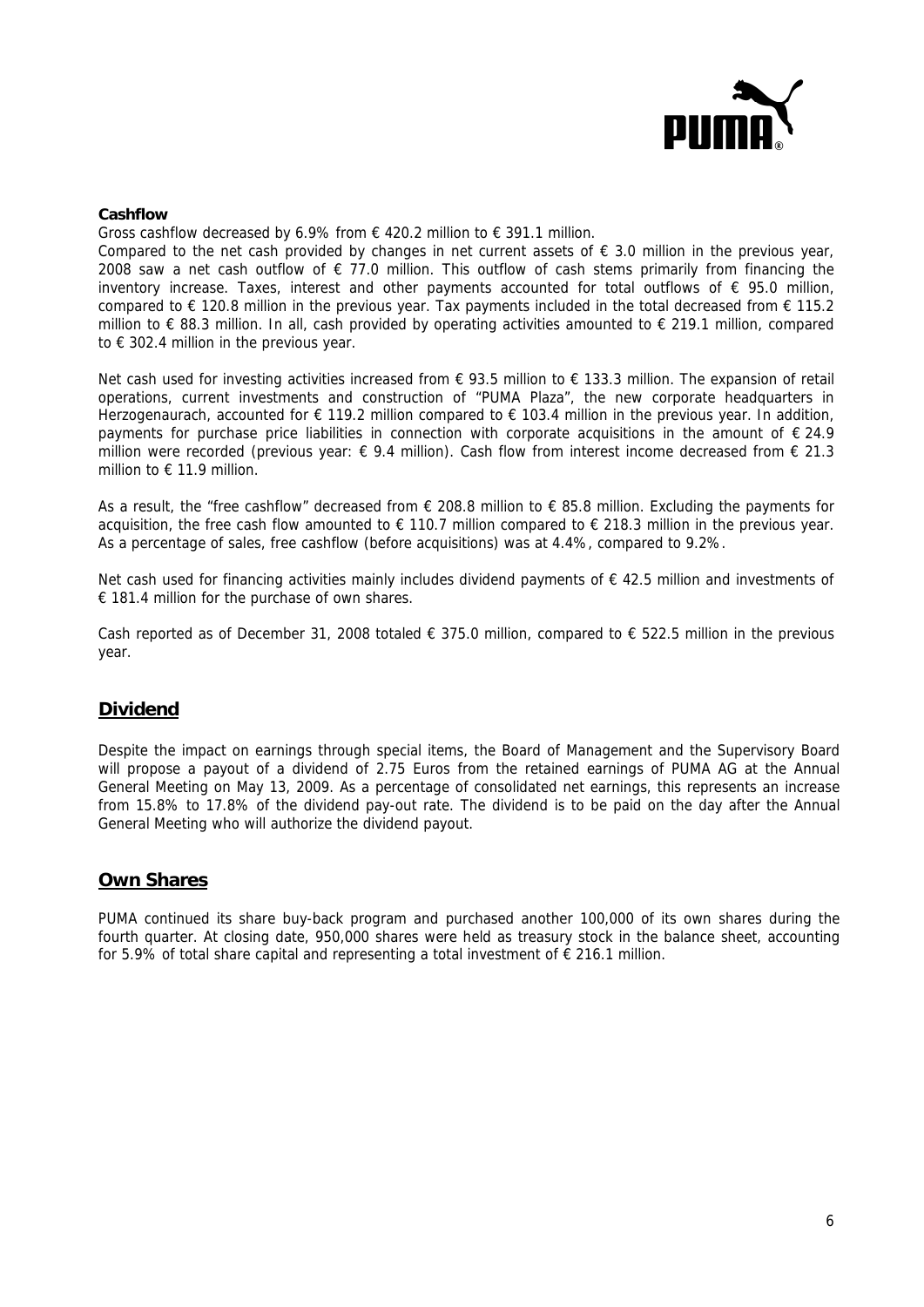

## **Outlook 2009**

As a result of the slowdown of the global economy and the deterioration in consumer spending, order backlog as of year-end declined by 5.4% or currency-adjusted 5.8% to € 1,152.5 million. This includes mainly deliveries scheduled for the first and second quarter of 2009.

Currency-adjusted orders for Footwear decreased by 2.3% to € 698.3 million, and Apparel orders were down 12.4% to € 383.8 million. Currency-adjusted orders for Accessories stood at € 70.4 million and were unchanged from last year's level.

Currency-adjusted orders in the EMEA region were down by 10.0% to € 610.9 million. Orders in the Americas region increased significantly by 19.9% currency-neutral to € 280.7 million. Because of the difficult market environment in the Asia/Pacific region orders declined by 15.9% to € 260.7 million after several years of double-digit growth rates.

Performance in the year 2009 will be difficult to forecast due to the general ongoing market environment. However, PUMA is prepared to react appropriately in an uncertain market environment and to a weak economy. The implemented measures, which were already reflected in the expenses recorded on December 31, 2008, should contribute accordingly.

**Jochen Zeitz, Chairman and CEO:** "Despite a very difficult market situation and a weak consumer sentiment, PUMA managed to post new sales records in the last financial year. In particular, sales growth in the fourth quarter was solid. We have implemented measures in the fourth quarter to prepare us properly for the coming year and will react flexibly to further changes in the market environment."

###

PUMA is one of the world's leading sportlifestyle companies that designs and develops footwear, apparel and accessories. It is committed to working in ways that contribute to the world by supporting Creativity, SAFE Sustainability and Peace, and by staying true to the values of being Fair, Honest, Positive and Creative in decisions made and actions taken.

This document contains forward-looking information about the Company's financial status and strategic initiatives. Such information is subject to a certain level of risk and uncertainty that could cause the Company's actual results to differ significantly from the information discussed in this document. The forward-looking information is based on the current expectations and prognosis of the management team. Therefore, this document is further subject to the risk that such expectations or prognosis, or the premise of such underlying expectations or prognosis, become erroneous. Circumstances that could alter the Company's actual results and procure such results to differ significantly from those contained in forward-looking statements made by or on behalf of the Company include, but are not limited to those discussed be above.

PUMA starts in Sport and ends in Fashion. Its Sport Performance and Lifestyle labels include categories such as Football, Running, Motorsports, Golf and Sailing. The Black label features collaborations with renowned designers such as Alexander McQueen, Yasuhiro Mihara and Sergio Rossi. The PUMA Group owns the brands PUMA, Tretorn and Hussein Chalayan. The company, which was founded in 1948, distributes its products in more than 120 countries, employs more than 9,000 people worldwide and has headquarters in Herzogenaurach/Germany, Boston, London and Hong Kong. For more information, please visit www.puma.com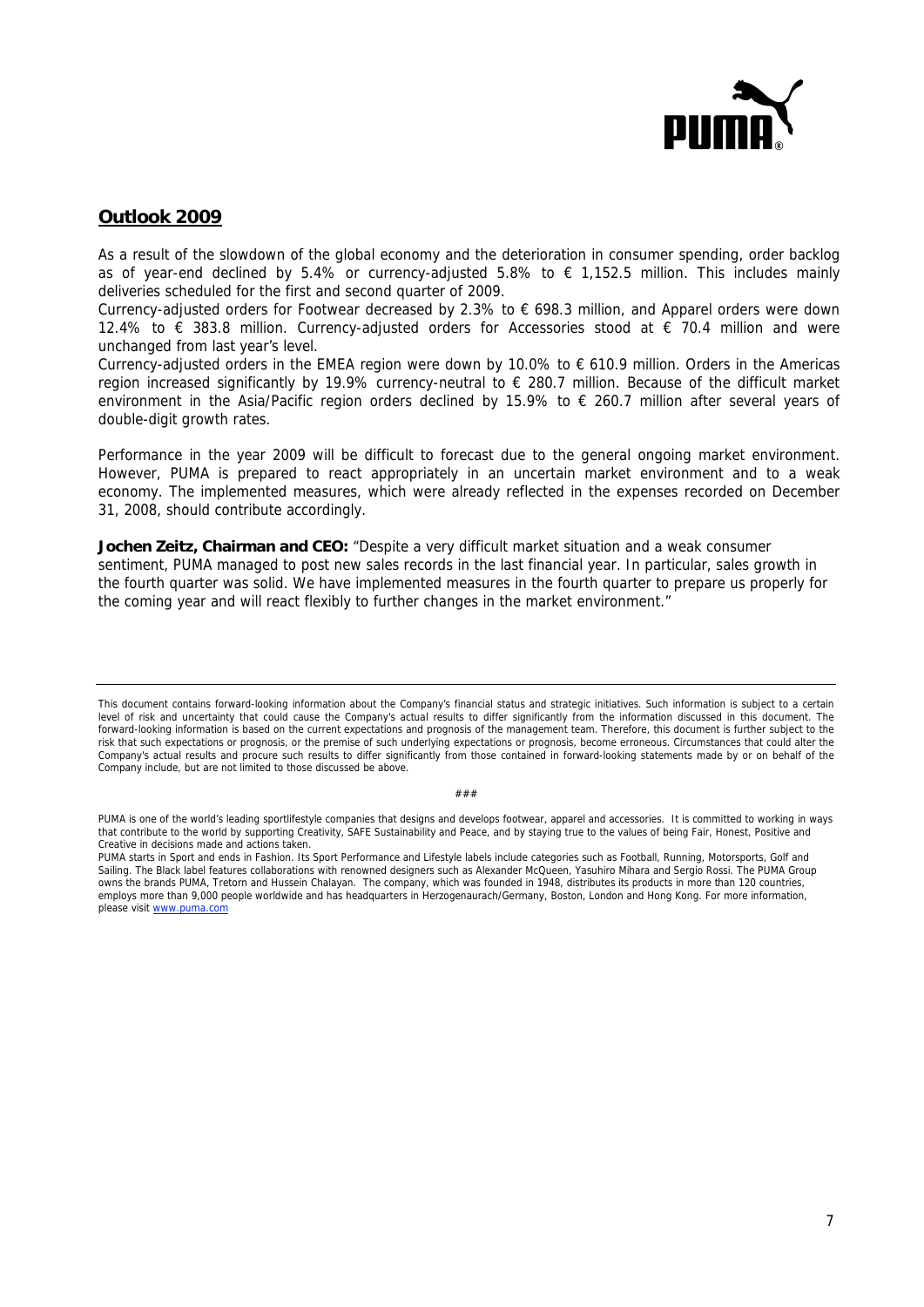

| <b>Income Statement</b>                        | Q4/2008            | Q4/2007            | Devi-     | $1 - 12/2008$ | 1-12/2007          | Devi-     |
|------------------------------------------------|--------------------|--------------------|-----------|---------------|--------------------|-----------|
|                                                | $\epsilon$ million | $\epsilon$ million | ation     | € million     | $\epsilon$ million | ation     |
|                                                |                    |                    |           |               |                    |           |
| <b>Sales</b>                                   | 561,3              | 504,5              | 11,3%     | 2.524,2       | 2.373,5            | 6,4%      |
| Cost of sales                                  | $-298,8$           | $-244,3$           | 22,3%     | $-1.217,6$    | $-1.131,8$         | 7,6%      |
| Gross profit                                   | 262,5              | 260,2              | 0,9%      | 1.306, 6      | 1.241,7            | 5,2%      |
| - in % of consolidated sales                   | 46,8%              | 51,6%              |           | 51,8%         | 52,3%              |           |
| Royalty and commission income                  | 5,6                | 9,5                | $-40,7%$  | 25,7          | 35,6               | $-27,7%$  |
|                                                | 268,1              | 269.7              | $-0.6%$   | 1.332,4       | 1.277,2            | 4,3%      |
| Other operating income and                     |                    |                    |           |               |                    |           |
| expenses (incl. depreciation)                  | $-230,9$           | $-217,3$           | 6,3%      | $-982,0$      | $-905,2$           | 8,5%      |
| Operational result before special items        | 37,2               | 52,4               | $-29,0%$  | 350,4         | 372,0              | $-5,8%$   |
| Special items                                  | $-25,0$            | 0,0                | #DIV/0!   | $-25,0$       | 0, 0               | #DIV/0!   |
| EBIT                                           | 12,2               | 52,4               | $-76,7%$  | 325,4         | 372,0              | $-12,5%$  |
| - in % of consolidated sales                   | 2,2%               | 10,4%              |           | 12,9%         | 15,7%              |           |
|                                                |                    |                    |           |               |                    |           |
| Financial result                               | 0,6                | 2,0                | $-72,0%$  | 1,1           | 10,5               | $-89,8%$  |
| <b>EBT</b>                                     | 12,8               | 54,4               | $-76,5%$  | 326,4         | 382,6              | $-14,7%$  |
| - in % of consolidated sales                   | 2,3%               | 10,8%              |           | 12,9%         | 16,1%              |           |
| Taxes on income                                | $-4,8$             | $-15,7$            | $-69,6%$  | $-94.8$       | $-110.9$           | $-14,5%$  |
| - Tax rate                                     | 37,4%              | 28,9%              |           | 29,0%         | 29,0%              |           |
|                                                |                    |                    |           |               |                    |           |
| Net earnings attributable to minority interest | 0,1                | $-0,4$             | $-126,7%$ | 1,1           | $-2,6$             | $-143,2%$ |
| Net earnings                                   | 8,1                | 38,3               | $-78,8%$  | 232,8         | 269,0              | $-13,5%$  |
| Earnings per share $(\epsilon)$                | 0,60               | 2,40               | $-75,0%$  | 15, 15        | 16,80              | $-9,8%$   |
| Earnings per share (€) - diluted               | 0,60               | 2,39               | $-74,9%$  | 15, 15        | 16,78              | $-9,7%$   |
| Weighted average shares outstanding            |                    |                    |           | 15,360        | 16,018             | $-4,1%$   |
| Weighted average shares outstanding - diluted  |                    |                    |           | 15,360        | 16,031             | $-4,2%$   |

Rounding differences may be observed in the percentage and numerical values expressed in millions of Euro since the underlying calculations are always based on thousands of Euro.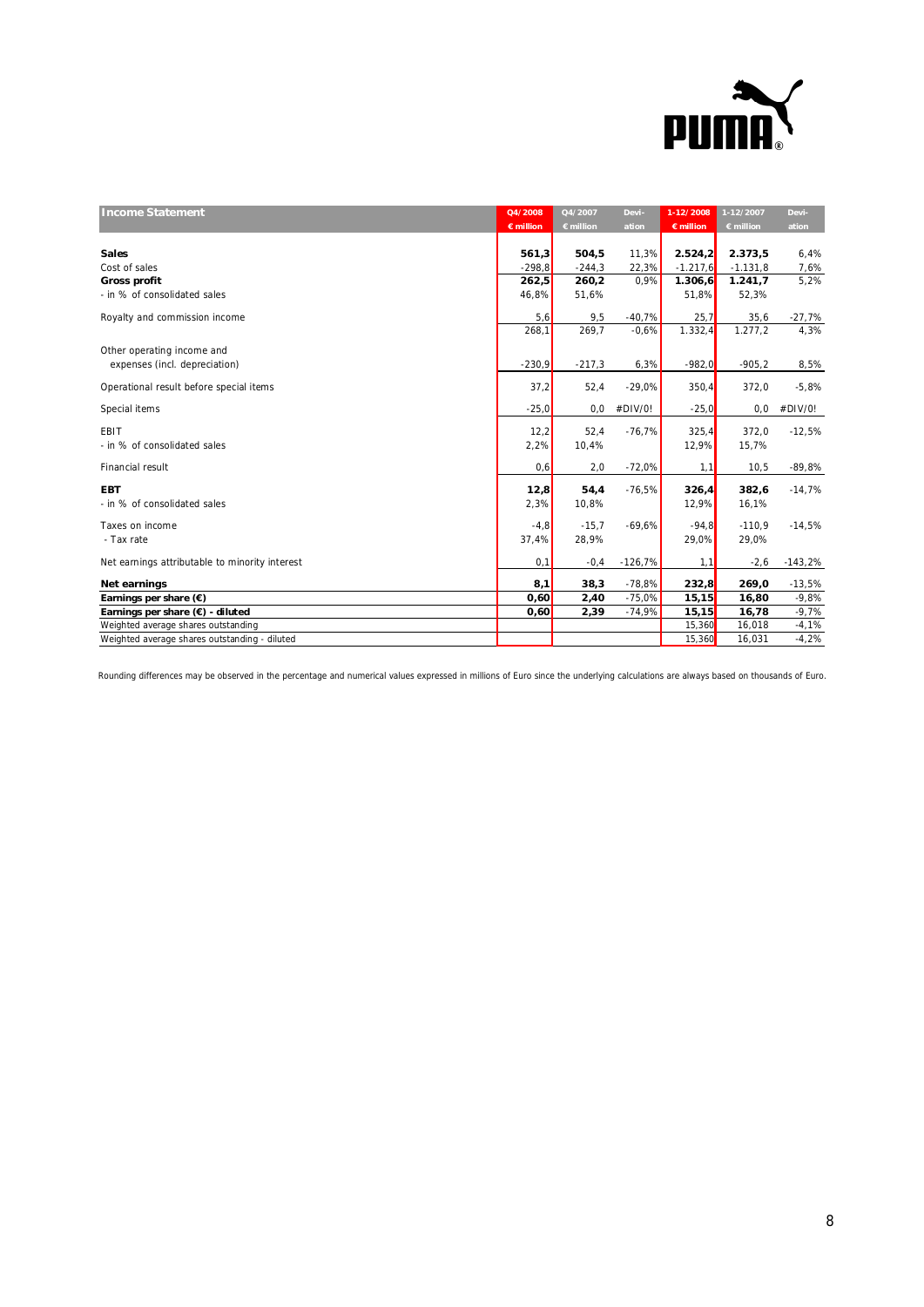

| <b>Balance Sheet</b>                        | Dec 31,'08<br>$\epsilon$ million | Dec 31,'07<br>$\epsilon$ million | Devi-<br>ation |
|---------------------------------------------|----------------------------------|----------------------------------|----------------|
| <b>ASSETS</b>                               |                                  |                                  |                |
| Cash and cash equivalents                   | 375,0                            | 522,5                            | $-28,2%$       |
| Inventories                                 | 430,8                            | 373,6                            | 15,3%          |
| Trade receivables                           | 396,5                            | 389,6                            | 1,8%           |
| Other current assets (Working Capital)      | 124,3                            | 108,4                            | 14,6%          |
| Other current assets                        | 35,5                             | 1,2                              | 2789,4%        |
| <b>Current assets</b>                       | 1.362,0                          | 1.395,3                          | $-2,4%$        |
|                                             |                                  |                                  |                |
| Deferred taxes                              | 80,5                             | 77,4                             | 3,9%           |
| Other non-current assets                    | 456,2                            | 390,3                            | 16,9%          |
| <b>Non-current assets</b>                   | 536,6                            | 467,7                            | 14,7%          |
|                                             | 1.898,7                          | 1.863,0                          | 1,9%           |
| LIABILITIES AND SHAREHOLDERS' EQUITY        |                                  |                                  |                |
| Current bank liabilities                    | 49,7                             | 61,3                             | $-18,9%$       |
| <b>Trade liabilities</b>                    | 269,1                            | 234,0                            | 15,0%          |
| Other current liabilities (Working Capital) | 246,1                            | 231,1                            | 6,5%           |
| Other current liabilities                   | 49,9                             | 76,7                             | $-34,9%$       |
| <b>Current liabilities</b>                  | 614,8                            | 603,1                            | 1,9%           |
|                                             |                                  |                                  |                |
| Deferred taxes                              | 26,5                             | 22,7                             | 16,6%          |
| Pension provisions                          | 21,3                             | 17,9                             | 19,6%          |
| Other non-current liabilities               | 58,9                             | 64,5                             | $-8,8%$        |
| <b>Non-current liabilities</b>              | 106,7                            | 105,1                            | 1,5%           |
|                                             |                                  |                                  |                |
| Shareholders' equity                        | 1.177,2                          | 1.154,8                          | 1,9%           |
|                                             | 1.898,7                          | 1.863,0                          | 1,9%           |

Rounding differences may be observed in the percentage and numerical values expressed in millions of Euro since the underlying calculations are always based on thousands of Euro.